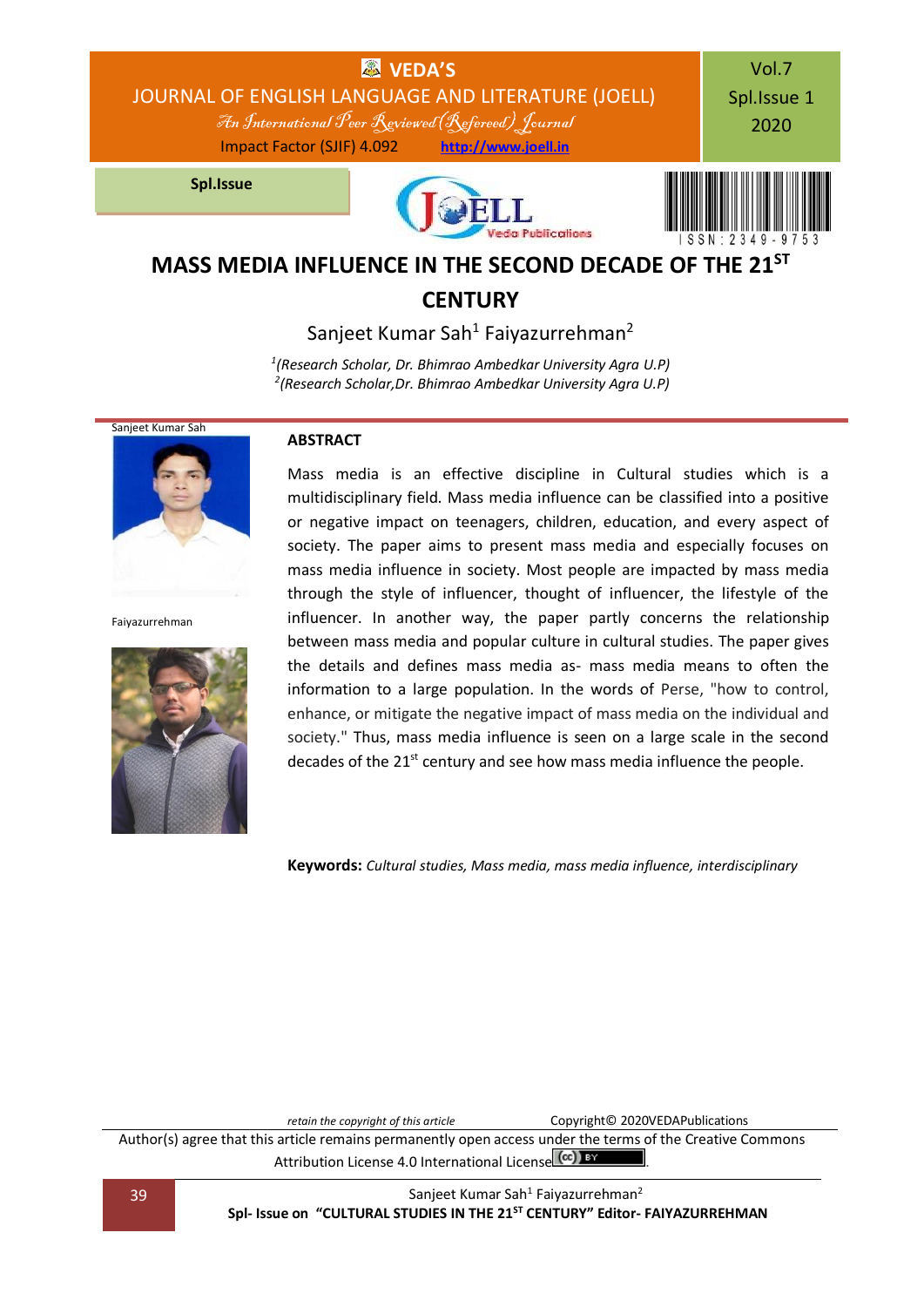#### **INTRODUCTION**

Culture studies are an interdisciplinary field and have several disciplines including literature, media studies, politics, geography and sociology. In culture studies, the approach to mass media is taken from literary criticism socio-linguistic and English. Mass media exerted influence through hegemony. Mass media is considered the media culture and as a system of information and communication in cultural studies. Mass media relates to low culture and mostly relates to popular culture which has a very alternative relationship to mass media and both studies the relationship between communication and society after using the method, so-called cultural studies. In psychology, Mass Media influence is defined as the effect of mass media on the action or manner of individuals or audiences. According to Wikipedia: "media influence and media effects are topics relating to mass media and media culture's effects on an individual or an audience's thoughts, attitudes, and behaviour. Whether it is written, televised, or spoken, mass media reaches a large audience. Mass media's role and effect in shaping modern culture are central issues for the study of culture." Mass Media refers to means of communication, transmit information electronically via television, radio, internet and any broadest. It is used for conveying mass communication to a large population for the entertainment and information and impact of everyday life. In 20<sup>th</sup>-century mass media classified into eight defect mass media industries .including books, internet, magazine, movies, newspapers, radio, recording, and television but today e.g. in the  $21^{st}$  century there are many other industries in mass media such as cell phone, computer game, video game. Cell phone takes the revolutionary in the field of mass media through Instagram, Facebook, Whatsapp, Twitter, YouTube, Tik Tok, PUBG etc. In the present era of globalization, mass media platforms interact with the emotion of the audience there are many industries which is influenced by it. There are two types of influence positive and negative influence. To indicate the negative impact of mass media, Richard Hoggart says in his book The *Uses of Literacy*:

"My argument is not that there was…… an urban culture still very much 'of the people' and that now there is only a mass urban culture. It is rather that the appeals made by the mass publicists are for a great number of reason made more insistently, effectively, and in a more comprehensive and centralized form today than they were earlier; that We are moving toward the creation of a mass culture, that the remnants of what was at least in part on urban culture of the people are being destroyed; and that new mass culture is in some ways less healthy than the often crude culture it is replacing."<sup>1</sup>

In the political sector, mass media played a significant role in the present election especially twitter. In American, mass media has played in the presidential election in 2016 When Donald Trump and Hillary Clinton defiance each other in a reality show to gain victory. In politics, twitter is the biggest source of major now. In the words of Ben Thompson "For all of its flows and the badness of the product itself, this election has proved Twitter is Vital. Today, Donald Trump has 83.5m followers and Narendra Modi has 59.9m followers. Today, Mass Media impact on the people to give the vote.

In the second decades of the  $21^{st}$  century exponentially, the mass media influence has increased the social media such as Instagram (2010) Tik Tok (2016) what's app. Indian is the secondlargest country in the world. Social media like Tik Tok and Instagram highly influence India.

In the present era of globalization mass media influence many aspects of a person such as the linguistic style way of life. Mass media changes our habits of people's attitudes habits, ways of living. Culture is being changed by the mass media. It was Zheltukhina, Klushina, Tonomarenko who gives the details of mass media influence as:

-

<sup>1</sup> Michael Bailey, Ben Clarke, John K. Walton *Understanding Richard Hoggart: A Pedagogy of Hope*. Wiley-Blackwell 2012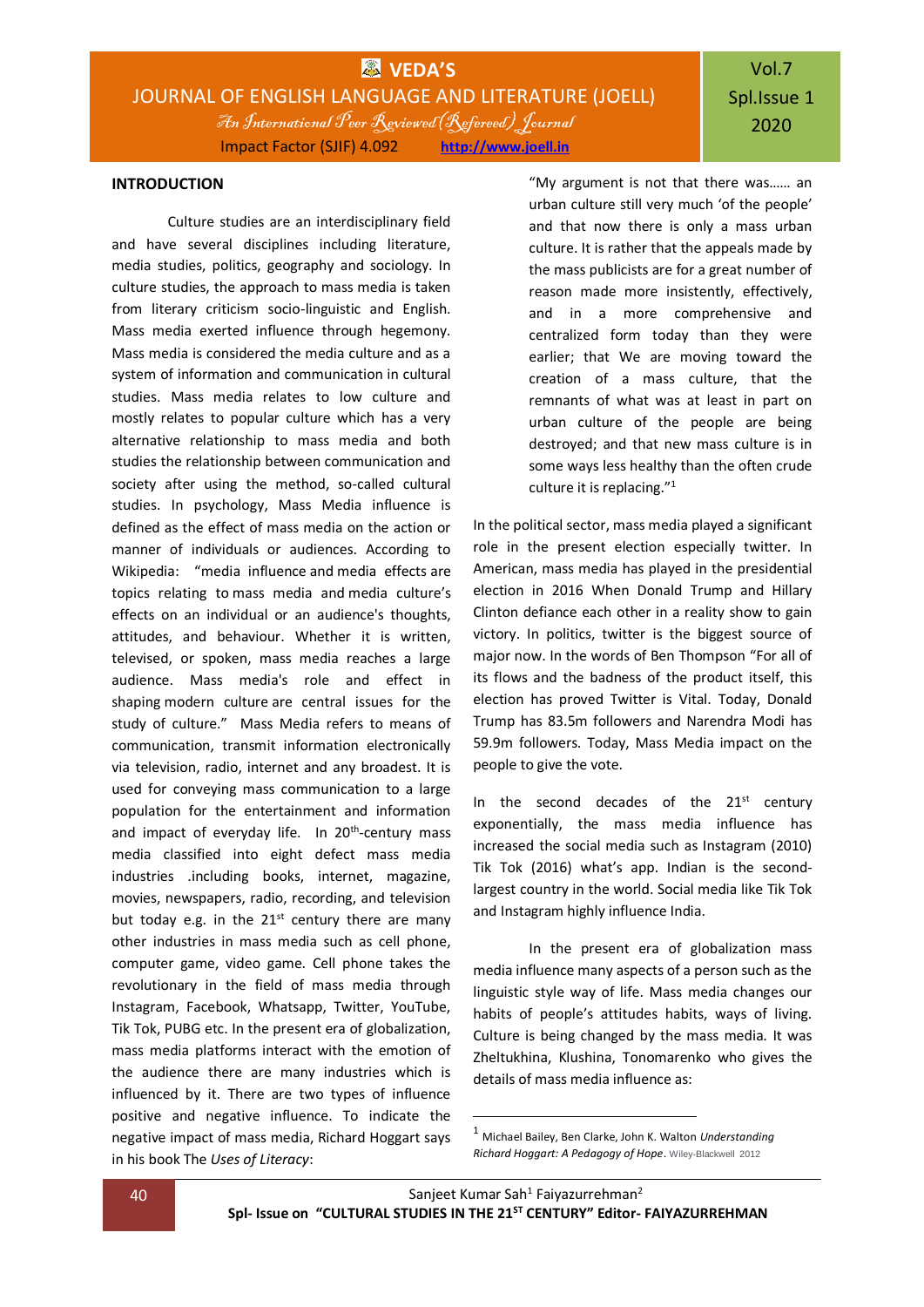### **WVEDA'S** JOURNAL OF ENGLISH LANGUAGE AND LITERATURE (JOELL) An International Peer Reviewed(Refereed) Journal Impact Factor (SJIF) 4.092 **[http://www.joell.in](http://www.joell.in/)**

# Vol.7 Spl.Issue 1 2020

"Mass media culture implements the impact on the recipient due to a combination of the three worlds: real, information (individual memory) and symbolic (social memory). The significance of any lingua cultural event is noted in the media. Information sources include education systems (knowledge, myths), religions (myths, faith), propaganda, advertising, culture, primarily mass culture (myths, messages). The language of the media in various linguistic cultures enlivens social communication, organizes the flow of knowledge, myths, emotional experiences, volitional impacts in social time and space."<sup>2</sup>

In the advertisement, Mass media give the states highly for instance, a hero is used for the advertisement to become goods highly rank, it is mass media influence. But the influence of mass media on our children, adolescents and society are so big, the media makes billions with its advertising sold and every moment is taken before us. After watching thousands of advertisements, we have seen in TV, Newspapers or Magazines there are the effect of mass media. Especially among teenagers, they buy what they see on TV.

Social Media increases the relation between peoples and creates an environment in which you share your thought, opinion, picture and lots of stuff. This is important for any business because needs some points, uses social media in your business and Social media developed international business and Marketing. On the other hand, Social Media has affected our culture in a negative way. People started arguing about each other's politic, attitudes, religion, social rights and culture. Social Media has a negative influence on youth. It reduces bodily activities. People like to sit in front of computers all day and chat. Social Media has a good and bad effect on our culture.

 $^2$  Marina R. Zheltukhina – Natalia I. Klushina – Elena B.

Today, You-tube is playing an eminent role in the field of mass media. In education, you-Tube is an important way for education. YouTube has an influence to itself. A lot of the peoples spends his on You-Tube due to it the education has dumped YouTube has both influences on Man positive or ad Negative Mass Media influence our society's sectors like education youth, Child etc. based on tradition, rituals, Custom Culture etc. Printed Media is out of fashion but the  $21<sup>st</sup>$  century mostly influences printed media but today, Magazine, Newspaper is influenced by mass media.

Mass Media influence every aspect of society and every level of human. Mass Media influence on Teenagers who moderate though seeing or hearing the mass media. The effect of mass media on the physically or mentally when anyone plays the game (like PUBG) on the mobile and defend from other, he gains anger and psychologically disturbs it is called Mass Media Influence. The culture and tradition are effected by Mass Media. The impact of western culture on Indian culture is possible through Mass Media

According to Lumley and Shaughnessey; "Today it is not surprising that there should be degree and other courses in media, film, television and cultural studies. Yet behind these developments lies an ongoing history of conflicts over what can legitimately be called 'culture'. The setting up within the educational system of courses on media and cultural studies marks the recognition that it is not just Fine Art or Literature that constitute the 'cultural' in society. Left-wing intellectuals and Marxist ideas have played an important role in achieving this change in attitude."

In the words of Orbe, "Media studies involve research on media effects, which refer to the influence that the media has on audiences, and media representations, which are portrayals of various cultural groups. At the core of social construction is the idea that there is no such thing as objective reality"

1

Ponomarenko – Natalia N. Vasilkova – Anna I. Dzyubenko, Modern media influence: mass culture – mass consciousness – mass communication

[file:///C:/Users/admin/Downloads/Modern\\_media\\_influence\\_mass\\_](../../Downloads/Modern_media_influence_mass_culture_-_mass_conscio.pdf) [culture\\_-\\_mass\\_conscio.pdf](../../Downloads/Modern_media_influence_mass_culture_-_mass_conscio.pdf)